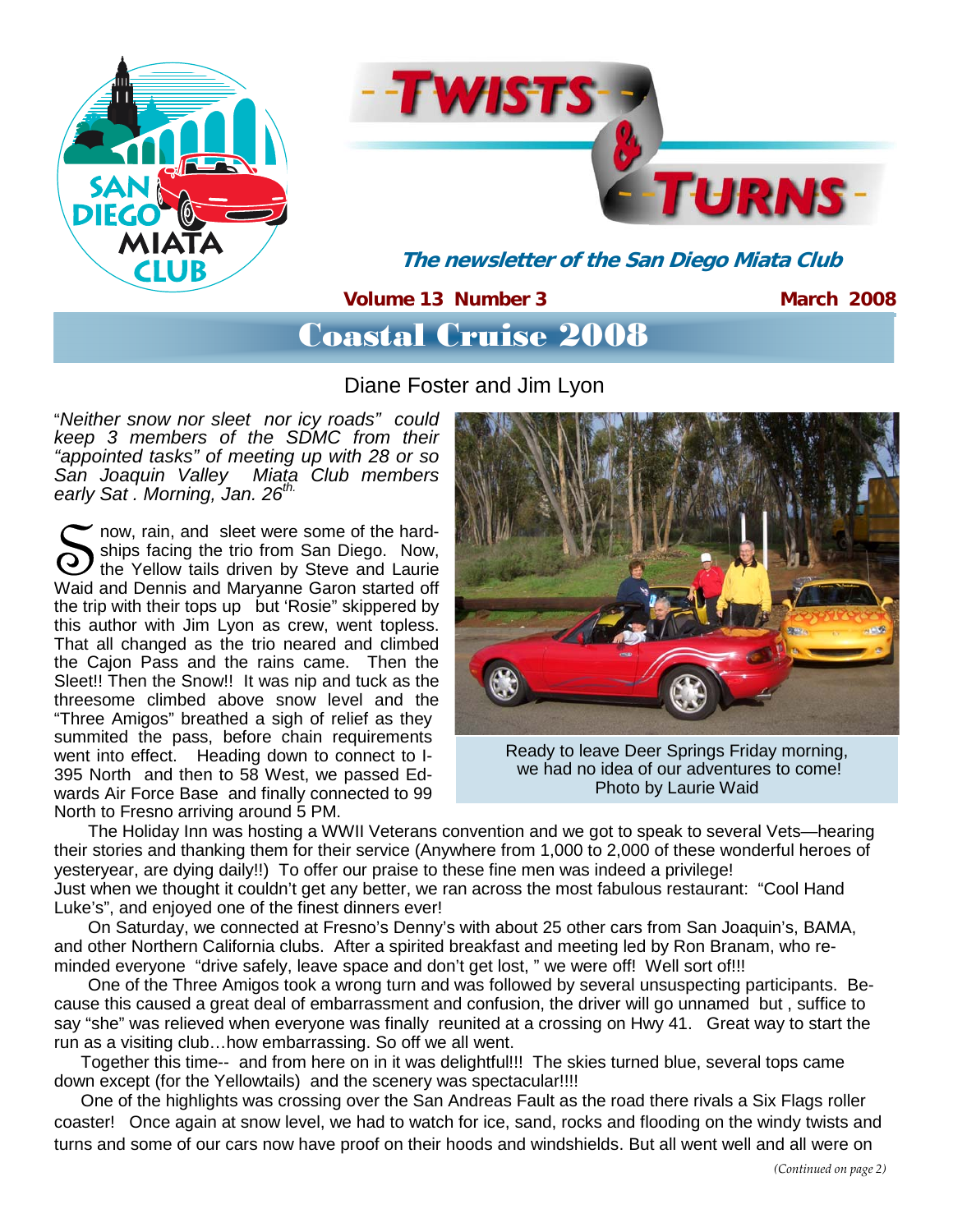a "Miata High" when we pulled into the "Players Restaurant" for lunch and met up with members of SLOMIATA and an old SDMC member Jon Martinez. Afterwards Jon led us thru some fabulous twists and turns like Old Creek Canyon. This day was filled with tops up, tops down and just beautiful scenery and rainbows… How good it felt to be ALIVE and to be able to experience all this gorgeous country in a Miata ! We spent the night in San Simeon and rested well after a lovely dinner and camaraderie together.

 Sunday, it poured and poured!, But this didn't dampen anyone's enthusiasm as we cruised up Highway 1 to Monterey for lunch. The rain and mist gave Hwy 1 a mystique ambiance that was truly unique for those of us who have done it all before. We said goodbye to our Northern friends and headed back south to Cambria. On the way back we stopped and viewed the elephant seals with their new pups. There were hundreds of them in all stages of development... I even got to witness one in labor….too cold and wet to stay for the birth, but I sure was tempted. Thank goodness for those Miata heaters…best part of a Miata that day!

 The San Diego trio better know as "Rosie and the Yellowtails" stopped for the night at Moonstone Beach, at a lovely motel with fireplace in room and cookies as you registered...Steve finished his cookies before Laurie could sign the register! Later, we were joined by Jon and Judy Martinez for dinner , a nice treat for those of you who know them.

 The next day at breakfast Dennis arrived early and scarfed down a yummy waffle. When we asked why he wasn't waiting for Maryanne he replied " If I can finish this off before she gets here , she'll think the one that is cooking is my only one"…However, Maryanne knew her husband better and Dennis was busted!

 Well fed, we sadly retreated south as the memories of the weekend kept smiles on our faces on our way back home. … Now it's back to work and wait for the next adventure to unfold..

 This was such a great weekend and I surely hope more will join us as we do Coastal Run 2009 next year. "NOT TO BE MISSED!!!!"



Rain, Rain, Rain! Photo by Laurie Waid





Everything becomes a different adventure in the rain! Photos by Laurie Waid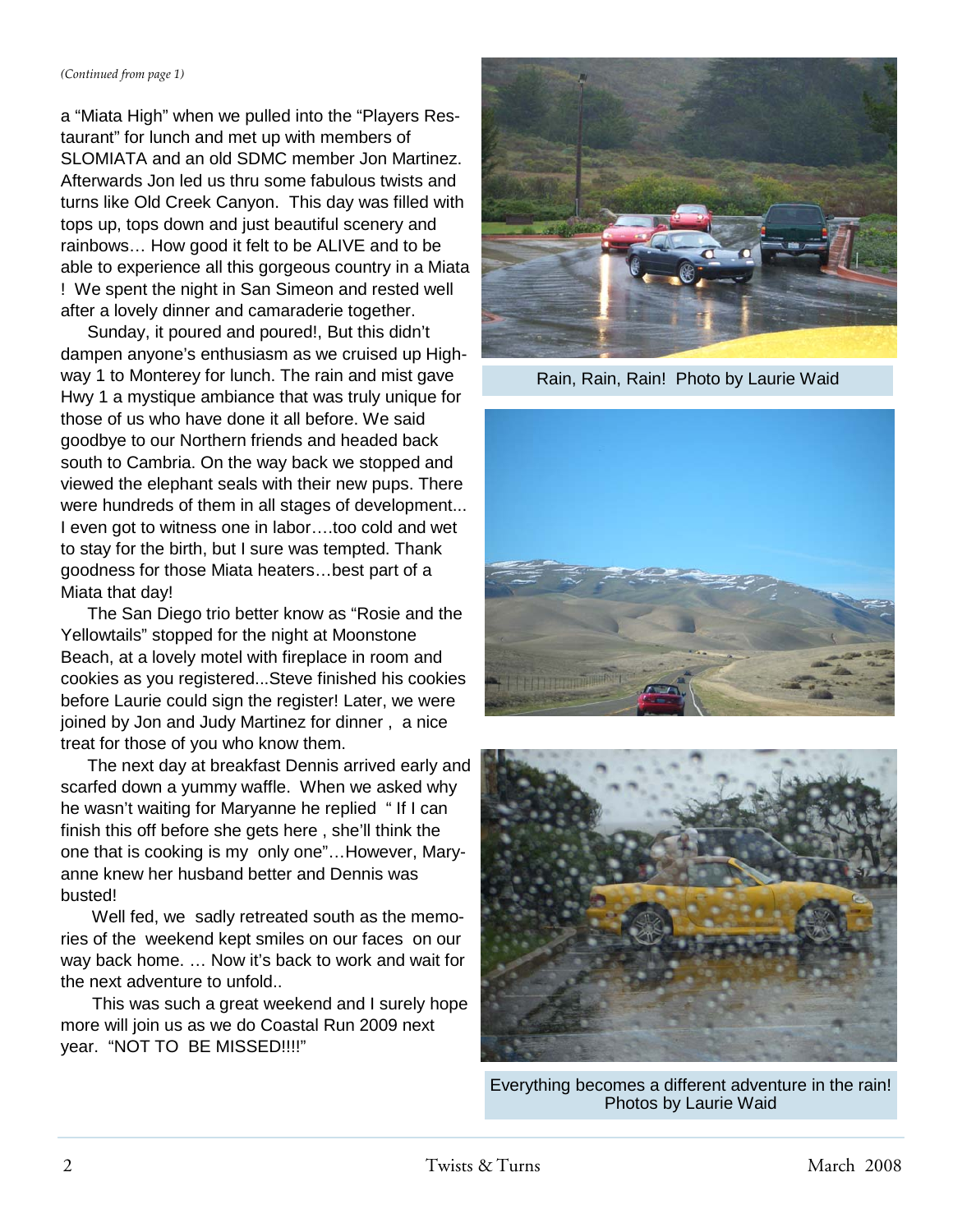# My Favorite Road

### Laurie Waid

*Editor's Note: While traveling Hwy 1 in the rain during the Coastal Cruise, it suddenly hit me that this was my favorite road ever. I have many "greats' but this is the "greatest!" I am sure others would like to share their story of their favorite road. Please think about it and write something! It can be long or short, photos or not, just a chance to share with our members*.

S noted above, Highway 1 on California's<br>Central Coast from Morro Bay to Monterey<br>is my favorite road. Since the first time I rode<br>on it with my parents, hauling a travel trailer with a '54 Central Coast from Morro Bay to Monterey is my favorite road. Since the first time I rode on it with my parents, hauling a travel trailer with a '54 Ford station wagon, to the last time, cruising in our Flame Car with the hardtop on in the pouring rain, this ocean, the looming gray, cold-looking beast hovering road has fascinated me with the beauty, ruggedness over the edge of the road. Instead, it was on the and grandeur of the California coastline.

As a child, we frequently stopped at Morro Bay to cliffs of Highway 1, and the greenery of the plants first travel adventures together was going to Hearst rocks changed color as we drove, some cliff areas be-Castle when I was 18...to go on the one tour avail-ing mostly red and gold, some being shiny black and able—far before the California State Park system real-gray in the wet. Among some more gently rolling hills ized it's potential as a delightful journey into the past on the side opposite the ocean, we saw waterfalls apand crazy lifestyle of William Randolph Hearst. Many pear quickly as the rain fell harder and harder. times since then, we have traveled this road together lax, and to go to car events that proliferate in the area.

 About a year and a half ago, we went with the Ga-time to say "Look!" to your driver or break concentrarons up Highway 1 all the way to Eureka. The day we tion on the task at hand. spent from Moonstone Beach, just on the Coast at the ocean, its many shades of blue and white sparkling new appreciation for the majestic grandeur of the scenand 5 star restaurant, but also offers access to spec-blue ocean. tacular vantage points within short walking distance to view the coastline back towards Cambria through the scenic and inspiring area soon. rocks and surf.

 In January this year, on the Coastal Cruise in a caravan of about 25 cars up Highway 1, it was raining as hard as I have ever seen it rain. Many at the hotel debated about whether to try the road or not, since mudslides, rockslides and closed roads are an ever looming possibility on Highway 1 in the rain. However, upon finding that the road was open, we decided to try it. The Cal Trans trucks scraping the rocks away were the most prevalent "traffic" that we saw—everyone else stayed home out of the rain!

 During that drive, cocooned warmly in our snug Miata, it suddenly occurred to me how different Highway 1 looked in the rain! The focus was not on the



camp at the state campground. One of Steve and my struggling to survive with rock as their foundation. The beautifully colored rock formations that formed the

to visit family in the Central Coast, to just rest and re-juvenation since the drive up took lots of concentration Monterey proved a welcome stop for lunch and reon the part of the drivers. Driving that road was not the

Cambria, to Monterey, was all blue skies and sun- more times in my life—including during the Search for shine—totally top down weather, where the focus was Madonna in May. But this rainy drive offered me a in the sun and flying into the air as the water hit the ery that is Highway 1—from its green rolling hills filled rocky coast. Ragged Point, a stop about 30 miles from with cattle, to the sharp black shiny cliffs rising on the Cambria, consists of only a gift shop, beautiful hotel east side, and always surrounded by the ragged rocky I am certain I will drive part or all of this road many

My hope is that you too will be able to view this

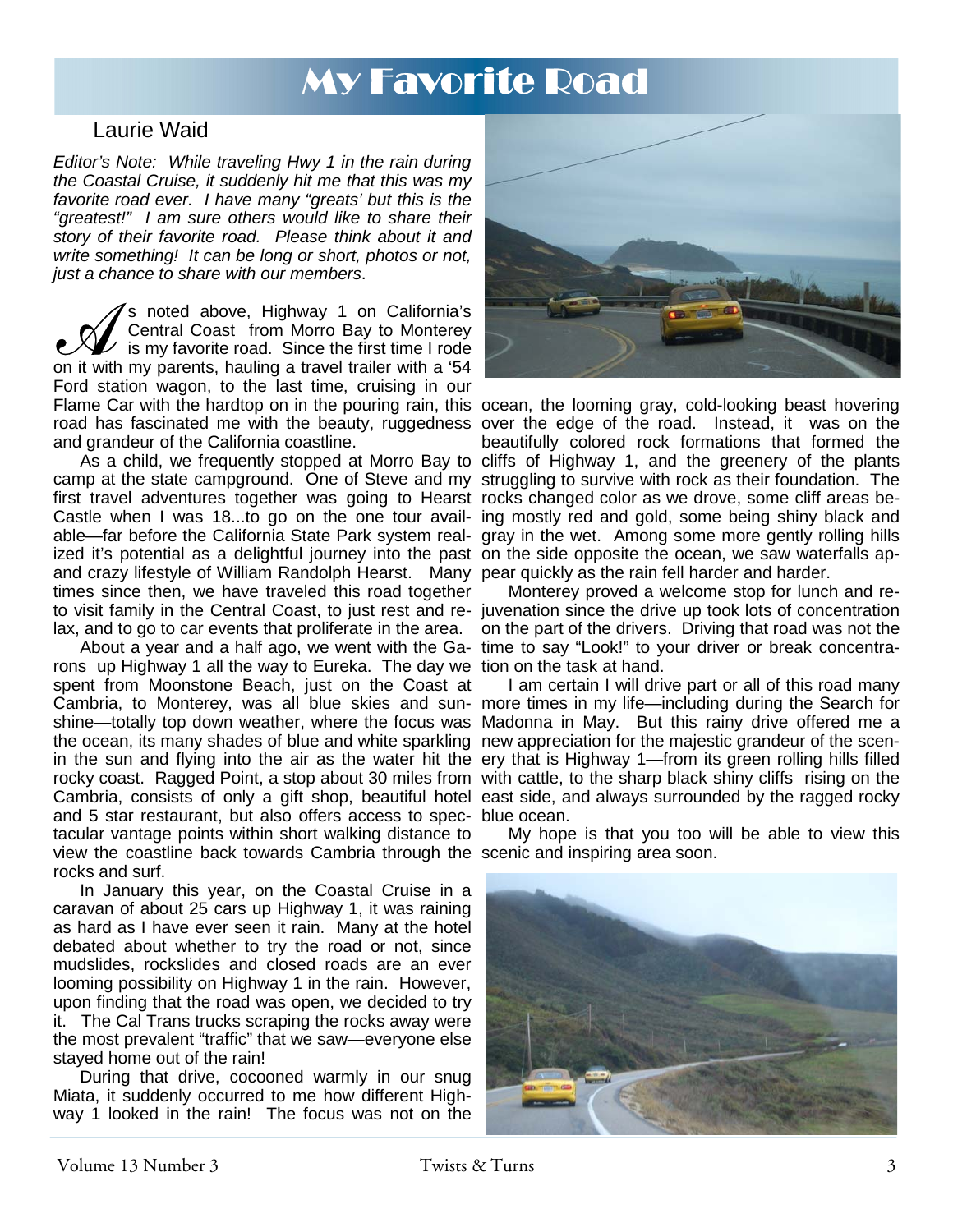# A Day at the Races

### Gene Streeter



 You might be slightly past the age demographic of this club

You might be reading the wrong newsletter; let me suggest Turf Digest or Hollywood Reporter You will be disappointed with my comedic abilities in comparison

 In between late January's much-needed rainstorms and high winds, the SCCA held its "double nationals" three-day racing event at the California Speedway the  $25<sup>th</sup>$  through the  $27<sup>th</sup>$ . The visitor event, organized by Tom and Marna Wood, under the Miatafun and SOCALM banners, was called Mazda Mash. Where the name might have conjured up automotive *car*nage for some of us, it was intended to advertise the volume of Mazda vehicles and power plants engaged in racing events weekend in and weekend out.

 You've heard the claim "On any given weekend, there are more Mazdas on the road-race tracks of America than any other brand of vehicle?" It was certainly true for the race classes we observed on Saturday. It's really no secret the fastest growing roadracing class in the U.S. is the SCCA's Spec Miata class, with nearly 1,500 first- and second-generation Miatas tearing up America's racetracks. Our beloved Miata is the most-raced production car in the world. While fun-to-drive is certainly the initial attraction to these vehicles, it's the modest overall cost of preparing and campaigning these vehicles that drives the





You could see the interior pits and the cars lining up to go onto the track. Photo by Tom Wood

increase.

 Miata "restrictor plate racing" …you're joking, right? 'Fraid not. Since the Spec Miata class has both NA and NB vehicles competing head-to-head, the second-generation 1.8 liter engines have to run restrictor plates to compete fairly with the smaller 1.6 liter power plants of the first generation. The racing we witnessed was very tight, with some bump-drafting on the "oval" portion of the course…think 2/3 scale NASCAR racers with higher-pitched exhaust notes and fewer square yards of advertising space. Fortunately, the track used less than half the traditional oval, the more entertaining balance being the road course, where Miatas are in their element.

 Having been to that track twice before for vehicle manufacturer marketing events thinly disguised as driving events, I was never able to enjoy the near 360-degree view of the track from the rooftop of the corporate suites that occupy much of the infield adjacent to the pre-grid and pit lane. The seating was comfortable, under a canopy, and free of charge. That's right, absolutely free! Try to top that at the next NASCAR event held there. Unless your corporate connection ponies up thousands of dollars on race weekend, you'll be sitting in the grandstands for the experience; the price of admission will be significantly north of free for that privilege as well.

We parked Lemans style for quick access to the track when it was our turn. Photo by Tom Wood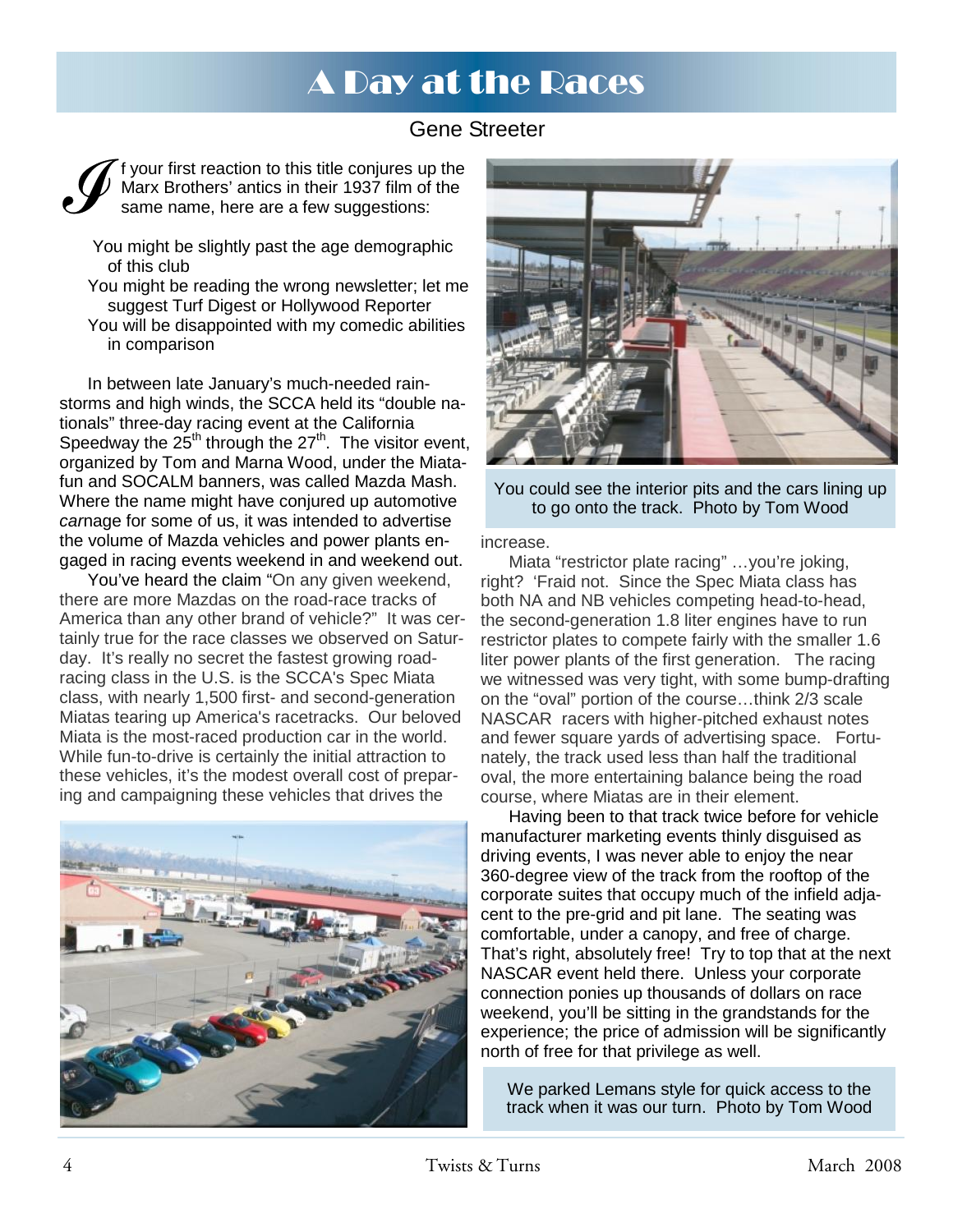#### *Continued from page 3*

Speaking of both *free* and *north*…Mazda headquarters dispatched Kim Neal (and affable husband), their Ownership Experience Specialist, with a collection of parting gifts for those in attendance. Son David shared more of the details of our meeting with her in his e-mail dispatch on January 27. Me? I'm sporting a trendy green Zoom Zoom tee shirt and LED compact flashlight.

 Apart from enjoying the close racing, and having easy access to the drivers and pits, the highlight of my day was the two "escorted" laps of the track we were allowed. Spec Miata racers led all of us (roughly 25-30 cars) across the front straight and start/finish line, and relatively low on the banking. Some of us (names withheld for obvious reasons) had driven at higher speeds getting to Fontana than we were allowed to do behind our SCCA escort. The road course portion was a lot more entertaining, where we were able to experiment with the racing line, how fast, and in what gear we attacked the corners.

 Hard to say what put a bigger smile on my face – the *free* part or the "*whee"* part. Shame on you if you're thinkin' anything other than the fun I had behind the *whee*l. Being one of the high-profile stops on the NAS-CAR tour, a few redneck expressions add just the appropriate flavor to my story. Thanks to Tom and Marna, *you all* can participate in June, the 7<sup>th</sup> and 8<sup>th</sup>.

 (Look for additional details at *miatafun@miatafun.net.*)



Kim Neal from Mazda gave us a talk about what is happening at Mazda and passed out some items to those that attended this special event.

Photo by Tom Wood



The sounds were amazing coming from the 35 Miata's Zooming by.

Photo by Tom Wood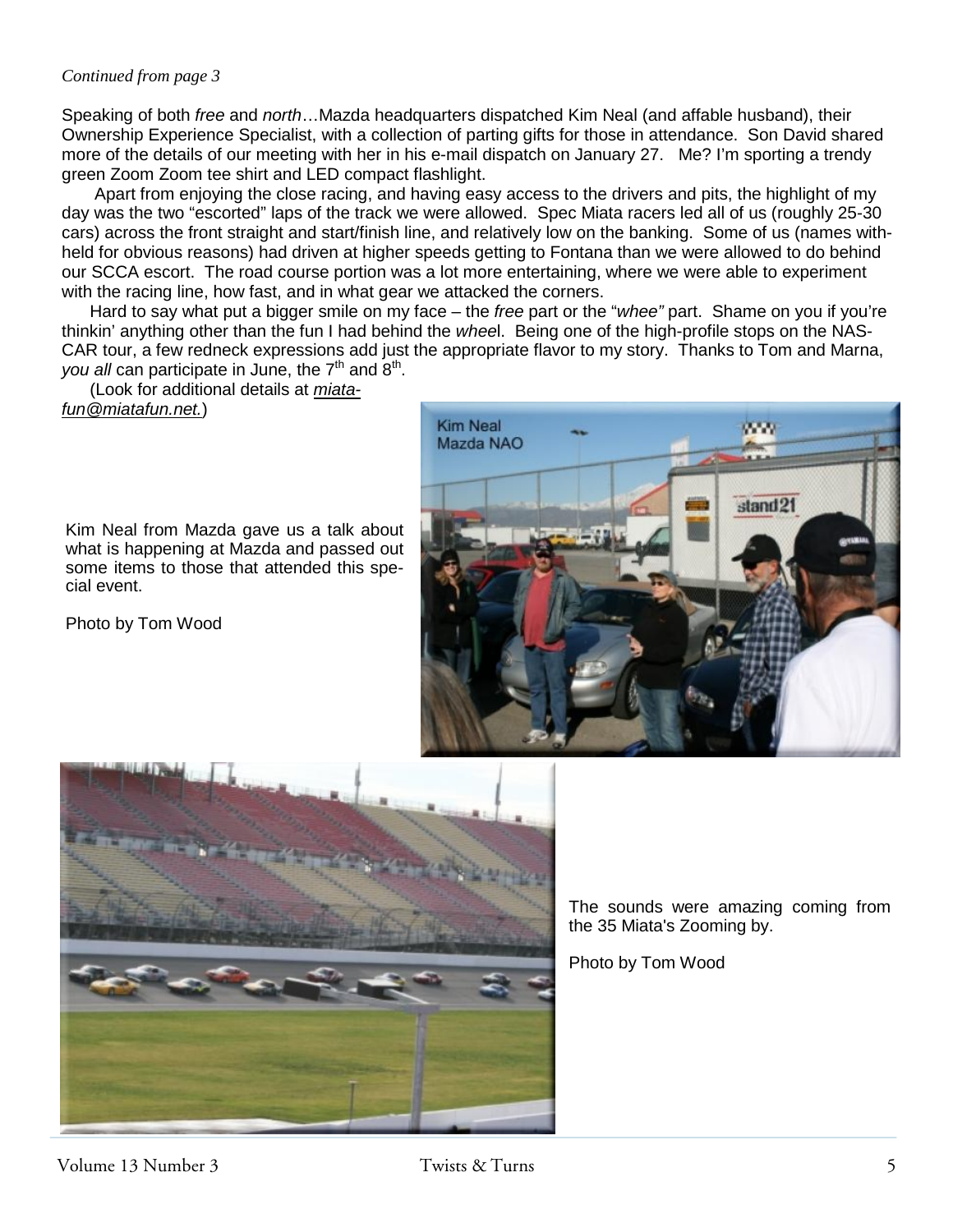# Members Information

## **The Prez Says**

My how the times have changed. I am in need of new tires for my NC so I went on line searching to see what is available. I thought this would be a good time to also replace the OEM wheels. The first time I ever bought after market wheels was back in the 70's and they were for truck. Life sure was simple then, Jackman wheels in either black or white. There were a few "mag style" but no real trucker would have "car" rims…big white Jackmans. We also didn't have the Internet back then so you went to a dealer and look through a 2 page catalog showing sizes and applications, 5 lugs or 8 lugs. Saturday morning I started my quest by going online to Tire Rack

where I found hundreds of tires and wheel combinations. I remember the one page where is asked me "do you want to see all 997 wheel and tire combinations for your vehicle. Whew! After many hours of searching there and other sites I think I finally found what I wanted. I won't say what it was so you'll have check out my ride the next time you see me. You might not like my choice but heck, with 996 other combinations, I sure to find one

that will please you sooner or later. **Harold** 

Schwartz



## **Monthly Meetings**

Our monthly meetings are a great opportunity to meet your fellow club p.m. to enjoy meals, snacks, or bevmembers, ask questions, and share erages while chatting with their Miata stories. Meetings are held on the friends. The informal meeting starts fourth Thursday of each month, ex-at 7 p.m. We guarantee you'll have cept in November and December fun. when we meet on the third Thursday.

We meet at the Boll Weevil restaurant, 9330 Clairemont Mesa Blvd., in San Diego (between I-15 and SR 163). To contact the restaurant, call 858-571-6225.

Many members arrive around 6

### **This month's meeting date:**

**Thursday, FEBRUARY 22** 



### **Dues**

Dues are \$35 per calendar year, for either an individual or a dual membership (two members in the same household). Members who join the club in the first half of the calendar year (January through June) pay \$35 for their first year; those who join in the second half of the year pay \$20 for the remainder of the year.

### **Badges**

Have you noticed those engraved plastic name badges that other members wear? Would you like to get one?

Badges are available in colors to match your car. The cost is \$10 each for badges with safety-pin closures, or \$11 each for badges with magnetic fasteners. Prices include shipping to your home.

Sue Hinkle handles the ordering. Badge request forms are available at the Regalia table at monthly meetings and on the club's web site. All orders must be prepaid.



## **Our Mission**

The purpose of the club is to promote the enjoyment of, and enthusiasm for, one of the world's most exciting sports cars—the Mazda Miata.

Owning and driving a Miata is one of life's great pleasures, and adding the company and camaraderie of like-minded enthusiasts only enhances the experience. Won't you join the fun as we enjoy the beauty of San Diego County from the seat of a very special little roadster?

> **Let's have fun driving our Miatas!**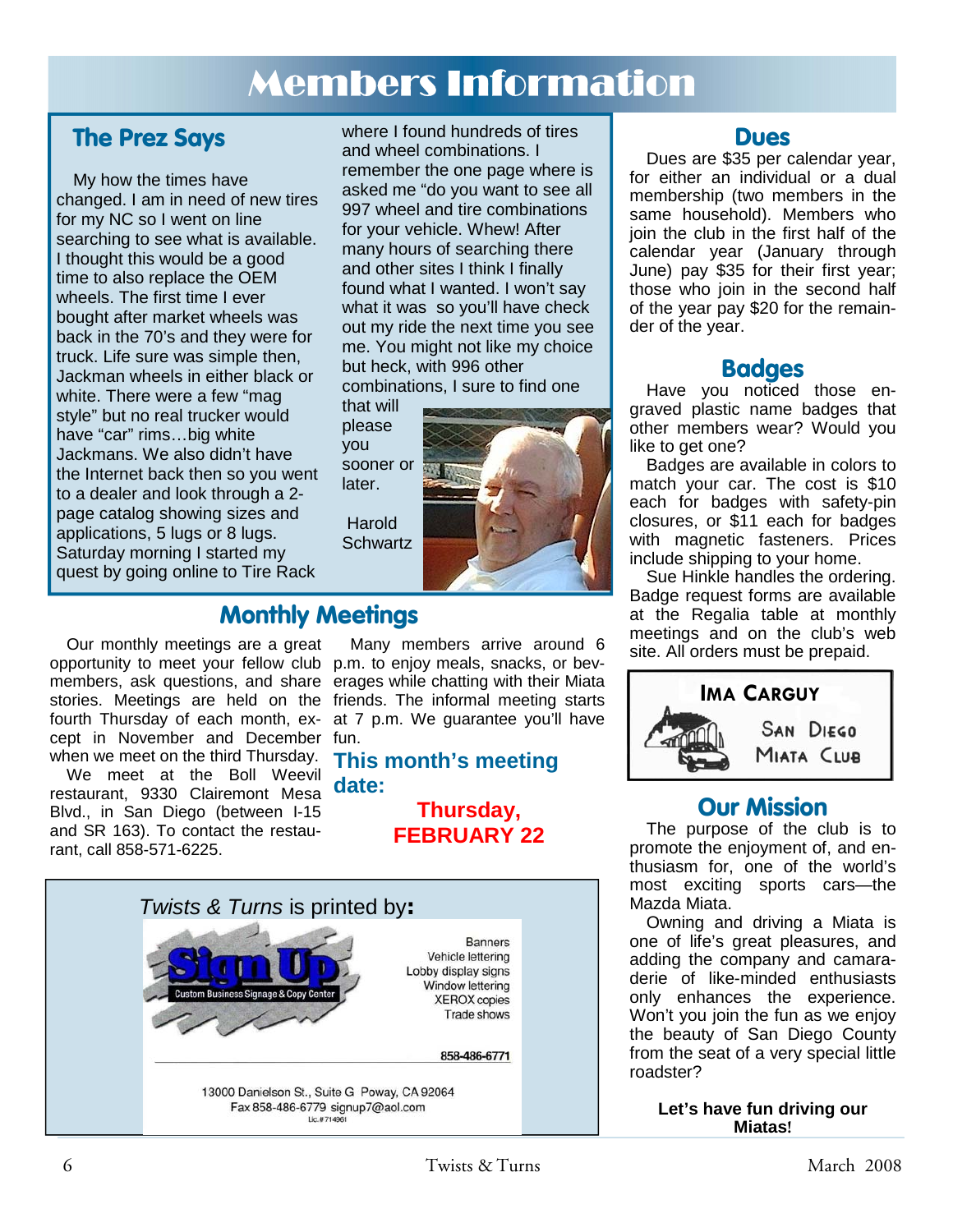# Coming Events



## **Scrabble for Scholarships**

#### **Let's combine some Miata fun with an event that will benefit local youth!**

When: March 9, 2008 11 AM Start

Where: Meet at Westfield North County

How Much: \$40 per person, includes Scrabble entry, T shirt, Mexican buffet dinner, and contribution to the Scholarship Fund**.** 

**Introduction:** The Garons and a committed group of friends and family are planning a fund-raising rally on Sunday, March 9, 2007, **called "Scrabble for Scholarships".** To start out the fun, we will have a scrabble rally involving driving through some of San Diego's lovely back country. At the end of the rally, we will meet for a Mexican food buffet to finish the Scrabble game and give out prizes! The money raised will provide college schol-

arships for local youth soccer players.

**Rally info:** The rally will start at 10 AM on Nov 4. Meeting place will be at the Westfield North County shopping mall on Via Del Rancho Pkwy (just past the Macaroni Grill restaurant). At the start of the rally, each participant is given the rally instructions and 2 Scrabble pieces. At each checkpoint, participants receive more game pieces. At the end of the rally, they are given a list of words scored using the Scrabble-game scoring system. The person able to make the highest point word or words will be the winner!

**Background:** This rally is to help fund college scholarships started by Dennis and Maryanne Garon in their son, Gregg's name. As you may or may not know, Gregg died unexpectedly 2 years ago, at age 36. The Garons wanted to do something to honor his memory, and decided to start a small college scholarship. The scholarship is geared towards soccer players, who best demonstrate having a lot of heart and love for the game (not necessarily the best athletes and NOT the ones who will be getting athletic scholarships).

 The Garons have been involved in youth soccer since its inception in North County. Gregg played in the very first year of the Poway Soccer League, and continued in Penasquitos, when Dennis and Maryanne founded that league. Gregg loved soccer his whole life. In addition to playing, he followed local, US and international soccer – loved his Man U (England's Manchester United for the uninitiated); he coached his brother's team, his Mom's team one year (!), his son when he began to play. It is hoped that these scholarships can be given annually to deserving players.

#### **Details:**

*Cost:* \$40.00 per person, with one Scrabble entry per car (but all will receive t-shirt dinner, and contribute to the scholarship). This amount covers the t-shirt, the dinner and leaves about \$18.00 each towards the scholarship fund. Checks may be made out to Gregg Garon scholarship fund, and tax I.D. numbers are available on request.

**There will be lots of prizes and trophies awarded at the buffet. We are welcoming other car clubs and/or individual enthusiasts—anyone who wants to support this worthy cause, so spread the word and invite your friends**!

 For further information, or to volunteer – donations or time: contact Maryanne Garon: 760-747-1115 or dmgaron@cox.net.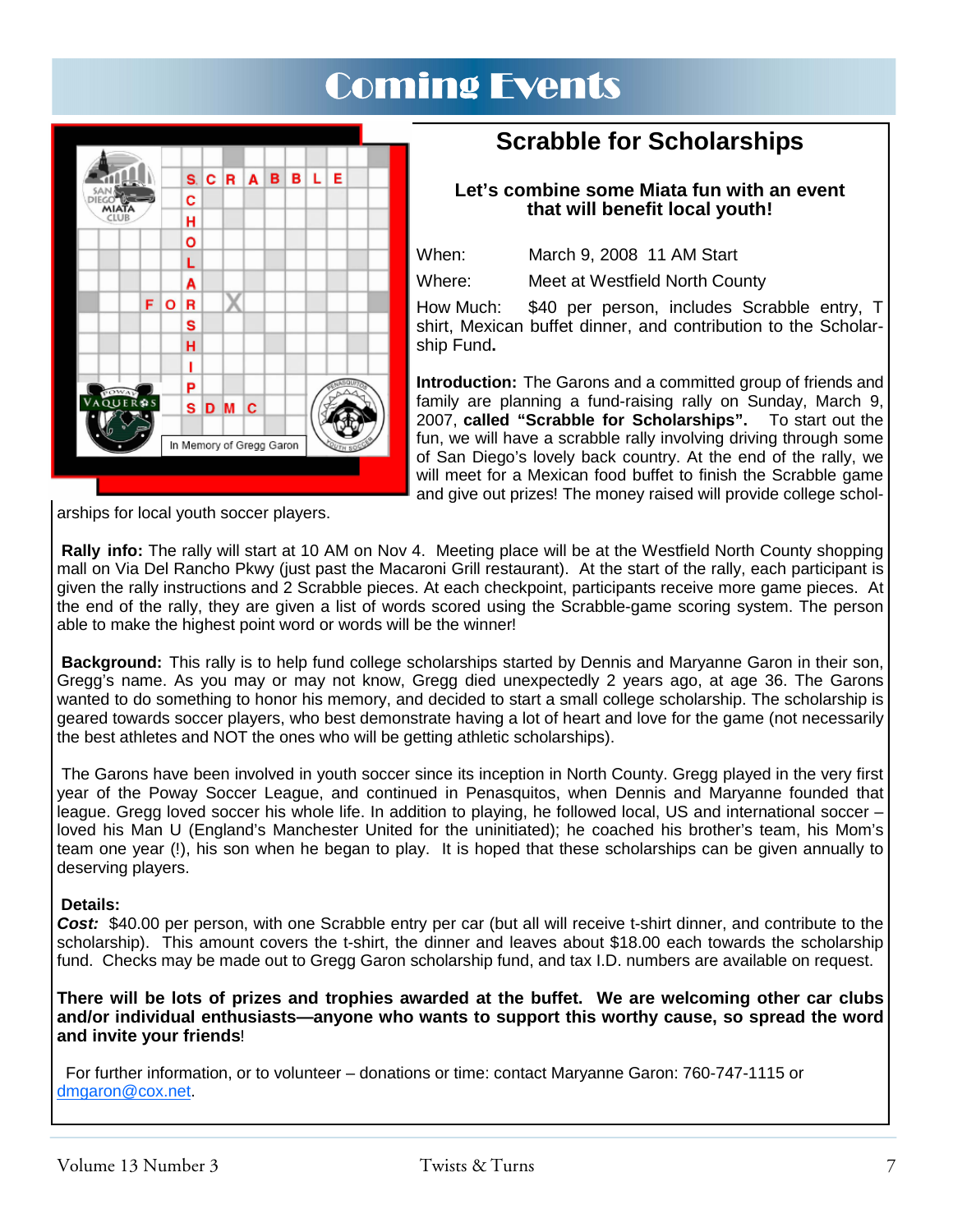# Coming Events

## **WILD FLOWER RUN**

Sunday, March 2 9:30 AM Meet at Westfield Shopping Center North County under the big sign—just north of Macaroni Grill

Diane Foster and Linda Payne are teaming up to find the wildflowers promised after all the rain and the fires! The peak of the season is beginning of March to mid March. So lets go grab some beauty starting at the Westfield Shopping Mall under the sign at 9:30 on Sunday, March 2nd.

Linda Payne and I will show you all of God's tapestry of color... please join us for a good time !!

## **SDMC @ Bumper Doc**

 4:30 PM Saturday, March 22nd Bumper Doc, 3885 Convoy Street, Kearny Mesa

 We'll visit Bumper Doc to learn about their services. They will also provide a special guest speaker who is none other than Mr. Dave Stall "The Car Guy" from KUSI. Dave hosts his shows on KCEO Radio 1000, "You-Auto-Know" and ESPN Radio 800 "RPM Today". He'll be sharing his vast automotive knowledge with members and guests along with his infectious smile and personality.

 **BumperDoc** will provide pizza and drinks for everyone in attendance, and we will provide coffee from Starbucks and cupcakes for dessert.

**BumperDoc** will also pass out raffle tickets to win prizes – including gift certificates!

From that point on, Car Club Members receive 5% OFF all services at **BumperDoc**.

 Additionally, our friends at Automotive Web Media will video and upload the event directly to their website.

**Contact:** Scott Lewis kartdriver@cox.net

# **The Puke**

Sunday, April 20th Breakfast 9:00 AM Driver's meeting 10:00AM

**Meeting point:** Dalton's in San Marcos, at Nordahl and Hwy 78 in WalMart Shopping **Center** 



**Contact:** Steve and Laurie Waid swaid@cox.net (760) 432-0727

This will be the eleventh annual running of the infamous Puke (aka Puk-O-Rama). Multiple groups will depart in opposite directions just a few minutes apart. Small groups are easier to keep together. You'll also get to see fellow members coming and going along the route. Barf bags will be provided for unlucky passengers.

 The Puke is a driver's event, in the sense that the roads are selected to give the greatest enjoyment to the driver. Unfortunately this has led to some uncomfortable stomach reactions and conditions for the passengers…hence the event name.

 At the 10 am drivers meeting the attendees will be split into 5 smaller run groups of about the same size. The five groups will leave at staggered times alternated in opposite directions. What this creates is five separate groups which cross each other's paths a few times during the day. Two pit stops are scheduled for each group at Dudley's Bakery in Santa Ysabel. This commonly results in as many as three run groups being at Dudley's at one time. The last group out is known as the Daffodil Group as this is the group that requests to spend some time actually enjoying the scenery as they drive the course. Typically the Daffodils are in evidence in the Julian area at this time of year.

 At the end of the run in the mid afternoon we arrive back at Dalton's Roadhouse to enjoy an early dinner and relish in the embellished stories that are told of the driving experiences just completed. We again will be treated by having the patio reserved for only us Pukers.



## Save the Date! SDMC Annual Meeting April 19, 2008

Come elect your new board members. Raffle prizes and fun! 10 AM San Diego Auto Museum, Balboa Park Lunch details to follow.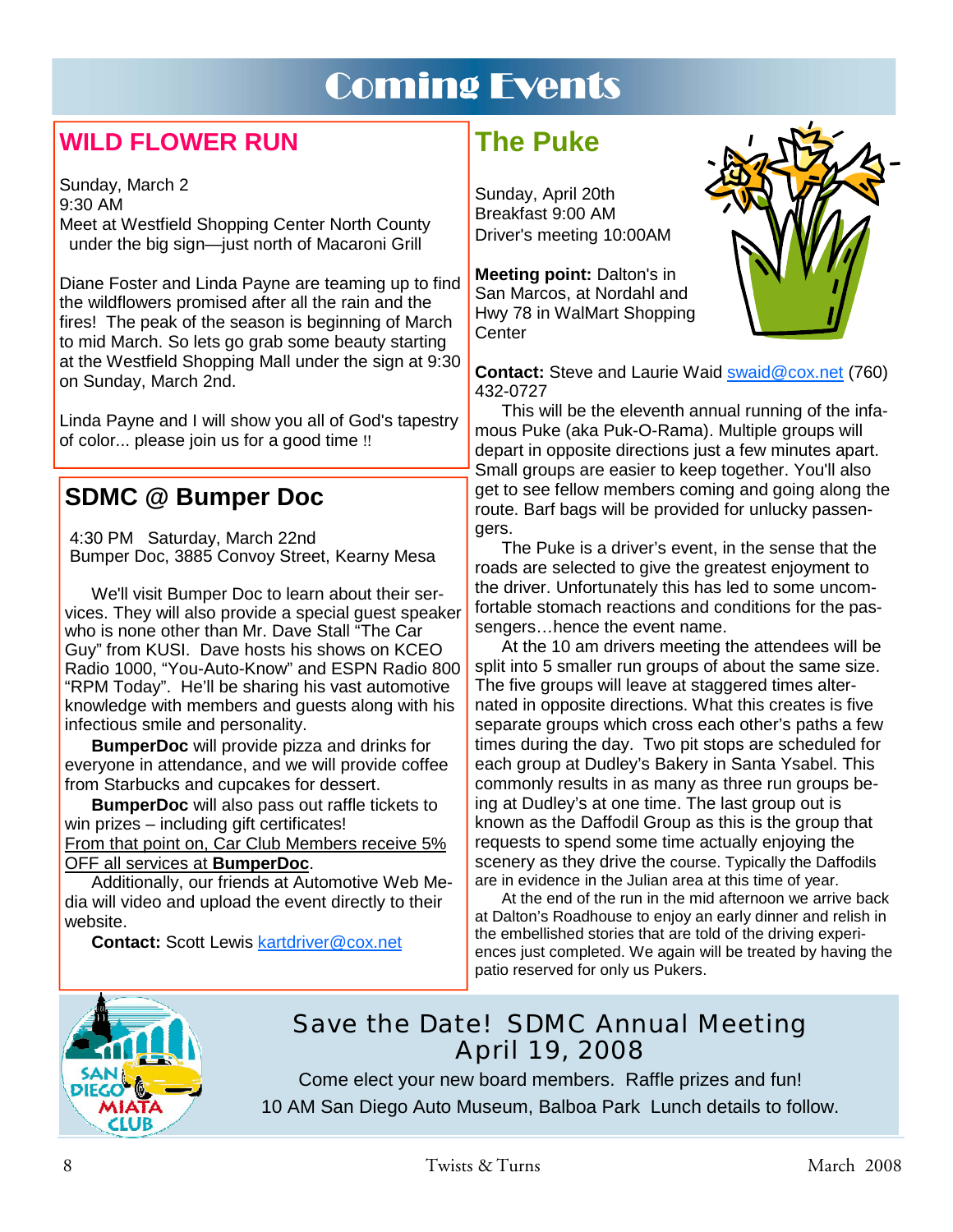# Coming Events

## *THE SEARCH FOR MADONNA 2008*

It's time to start planning on attending Search for Madonna 2008—the adventure continues!

We have arranged with the Madonna Inn to reserve a block of rooms for May 3rd and 4th, Saturday night and Sunday night. You can start making your room reservations any time. Ask for Rebecca in group reservations and be sure to mention Miata Club so I can be sure that you are included in the group list so we communicate everything to you.

Because it has been two years, and there are people who do not know what the Search is all about, I will give you the basics for now.

- 1. We spend two nights at the Madonna Inn in San Luis Obispo. The Inn is unique, fun, and not cheap. Each room is different. Different in every sense of the word. Go to the website at www.madonnainn.com and have a look at the 109 rooms available.
- 2. The only reason to reserve early (the Madonna Inn charges the first night right away to reserve a room) is to get the exact room you want. Because of that, I have reserved "The Love Nest" for Laurie and I. Take a look. We love that room.
- 3. We will firm up the activities for our time up there, but historically we have had some driv ing, a wine tour, the Hearst Castle night tour, t he Morro Bay Car Show, and, of course, lots of EATING.

There is a new Miata Club in the area, appropriately named SLOMiata. We will be "playing" with them as well. There will be more details to come, but begin deciding which room you want and get your reservation in to get what you want. If you have questions at any time, be sure and ask. Steve and Laurie Waid swaid@cox.net or (760) 432-0727



### Scenes from previous Search for Madonna Trips





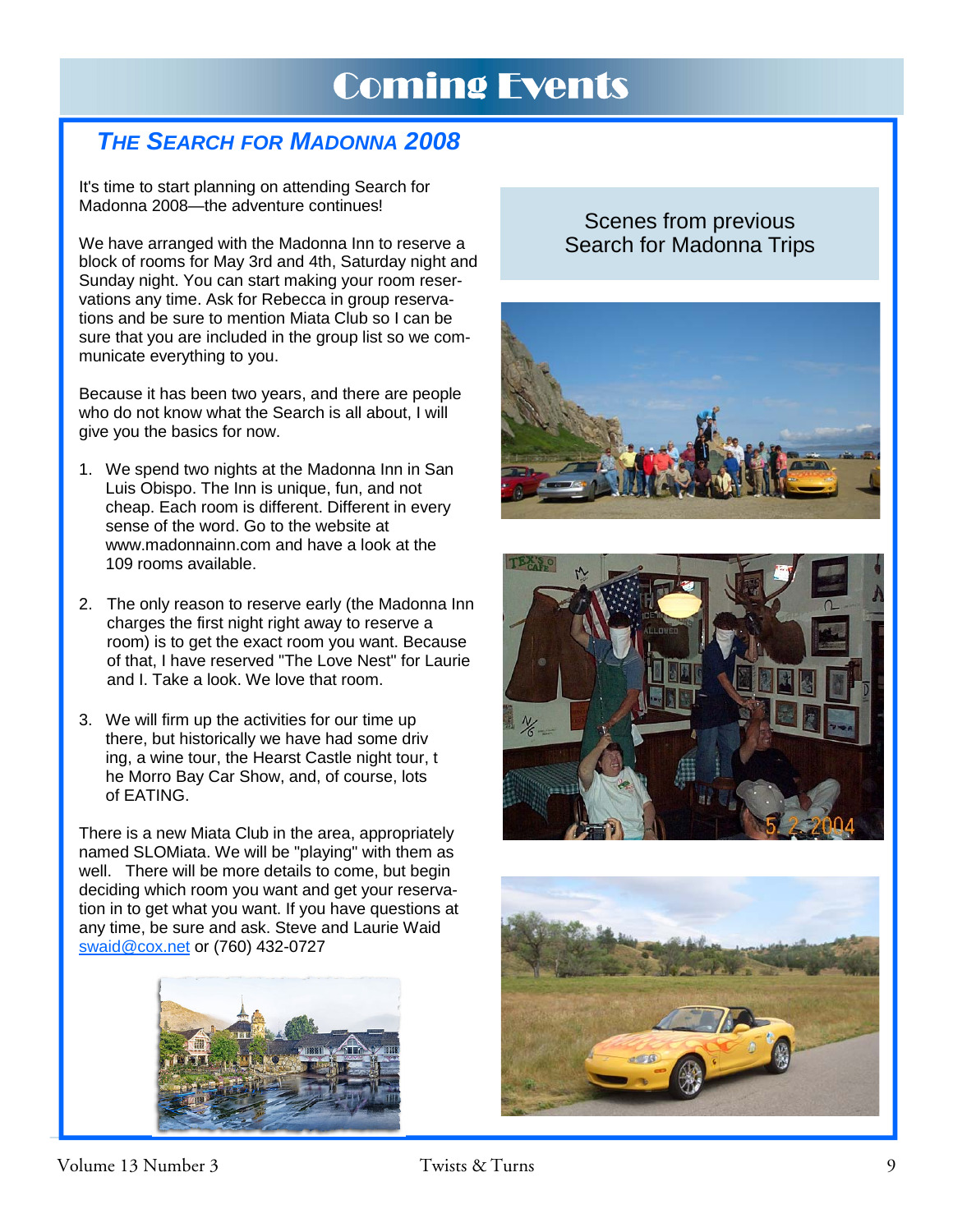# SDMC Officers



**HAROLD SCHWARTZ President** 



**DAVID STREETER Vice President** 



**GABE RIVERA Secretary** 



**HINKI F Treasurer** 

### **Executive Board**

"@..." indicates that e-mail address ends in @sandiegomiataclub.org

| $\epsilon$ Indicates that c man address chas in estimate connumeration |                 |              |                    |  |  |
|------------------------------------------------------------------------|-----------------|--------------|--------------------|--|--|
| <b>PRESIDENT</b>                                                       | Harold Schwartz | 858-271-0084 | <i>president</i> @ |  |  |
| <b>VICE PRESIDENT</b>                                                  | David Streeter  | 951-461-1722 | vicepresident@     |  |  |
| <b>SECRETARY</b>                                                       | Gabe Rivera     | 619-295-5993 | secretary@         |  |  |
| <b>TREASURER</b>                                                       | Jack Hinkle     | 760-735-9456 | treasurer@         |  |  |
|                                                                        |                 |              |                    |  |  |

# *To send e-mail to all members of the Board board@...*

### **Administrative Board**

**MEMBERSHIP** Jerry & Janice Boster 619-437-4465 *membership@...*

**EVENTS COORDINATOR** Tom Thompson 949-492-5885 *events@...* 619-670-3789 **CLUB E-MAIL** Bob Kleeman 619-501-9776 *postmaster@...* **WEBMASTER** Dan Garcia 619-448-4380 *webmaster@...*  **CLUB REGALIA** Mike & Lisa Schwartz 858-549-4344 *regalia@...* **HISTORIAN** Elinor Shack 858-485-0278 *mshack@san.rr.com* **NAME BADGES** Sue Hinkle sportscarr@sbcglobal.net

### **Twists & Turns Staff**

| <b>EDITOR</b>              | Laurie Waid                                       | 760-432-0727                                 | newsletter@                                                 |
|----------------------------|---------------------------------------------------|----------------------------------------------|-------------------------------------------------------------|
| PERSONALITIES EDITOR       | Kelley Raymond                                    | 619-846-3784                                 | kray63@yahoo.com                                            |
| <b>TECHNICAL EDITOR</b>    | Barry Billingsley                                 | 858-755-5905                                 |                                                             |
|                            | barrybillingsley@worldnet.att.net                 |                                              |                                                             |
| LOGISTICS                  | Helen Sharp                                       |                                              |                                                             |
| <b>MAILING COORDINATOR</b> | Janice Boster                                     | 619-437-4465                                 | <i>jboster@san.rr.com</i>                                   |
| <b>PROOFREADERS</b>        | Robin Faircloth<br>Carl Martens<br>Cindy Jennings | 760-789-5171<br>619-501-4852<br>619-476-0951 | hawkinlady@cox.net<br>chmartens@cox.net<br>cinjen72@cox.net |
| Printing                   | Sign Up                                           | 858-486-6771                                 | signup7@aol.com                                             |

The SAN DIEGO MIATA CLUB is a California nonprofit corporation. *Twists & Turns* is the monthly newsletter of the SAN DIEGO MIATA CLUB. Use of articles or stories by other Miata clubs is hereby granted, provided proper credit is given. Submissions to the newsletter are welcomed and encouraged. When possible, please e-mail your submissions to the newsletter editor. Submissions may also be mailed to the club's post office box.Submission deadline is the 15th of each month. The Editor reserves the right to edit all submissions.

## **Contact SDMC**

#### **On the web**

*www.sandiegomiataclub.org* 

**24-hour voice message line**  619-434-2007

#### **By mail**

P.O. Box 180833 Coronado CA 92178-0833

#### **Club e-mail**

Most club communication is conducted via e-mail through a Yahoo Group named SDMC-List. A free Yahoo account is required. Follow these steps to join.

- 1. Go to *http://autos.groups.yahoo.com/ group/SDMC-List* (capitalization matters!).
- 2. Click "Join This Group!"
- 3. If you have a Yahoo account, log in. If you do not, click "Sign Up" and follow the instructions.
- 4. After logging in, you will be returned to the SDMC-List "Join This Group" page.
- 5. In "Comment to Owner," state that you are an SDMC member.
- 6. Complete remaining selections, perform Word Verification, and click the "Join" button.
- 7. Your SDMC membership will be verified. The verification and approval process may take several days.

For more detailed instructions, see the club's website.

#### **Membership roster**

The membership roster is available to SDMC members only. Follow these steps to access the roster.

- 1. Go to *http://autos.groups.yahoo.com/ group/SDMC-List*.
- 2. Log in and click "Database"
- 3. Click on the most current table in the tables list
- 4. To print, click "Printable Report." The printed copy will be 15–20 pages. For more detailed instructions and options, see the club's web site.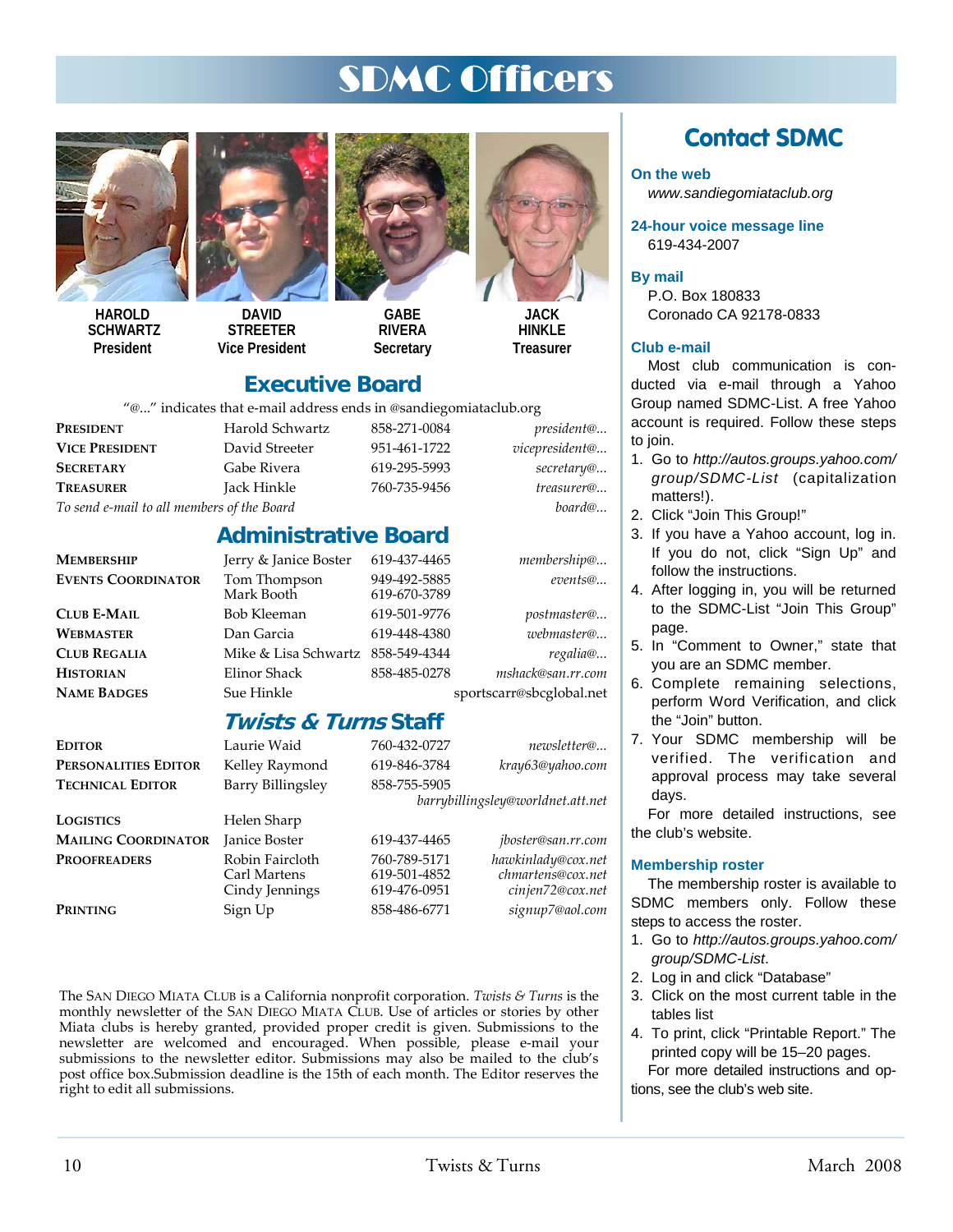# Member Discounts

**M** any vendors offer discounts to *Miata Club members. The club* does not endorse these vendors, but lists them as a membership benefit. Some *Miata Club members. The club does not endorse these vendors, offers may require you to show a current SDMC membership card.* 

*Businesses that wish to be listed must offer a discount from their normal retail prices to SDMC members. Listings are limited to five lines (about 30-35 words). Contact newsletter @sandiegomiataclub.org for more information*.

#### **Automotive Services**

**Allen's Wrench.** Mazda Master Technician. 1620 Grand Avenue, San Marcos. 760-744-1192. Discount: 10% (except oil changes).

**American Battery**. Miata batteries & all other batteries. 525 West Washington, Escondido. 760-746-8010. Contact: Jeff Hartmayer. Discount: Fleet discount on all products.

**Express Tire**. Auto repair, tires. 12619 Poway Road, Poway. 858-748-6330. Manager: David Dolan. Discount: 10% on parts and labor, including tires.

**Good-Win Racing LLC**. Miata intakes, exhausts, shocks, springs, & goodies from Racing Beat, Moss, and more. *www.goodwin-racing.com*. 858-775- 2810. Special club price on everything.

**Hawthorne Wholesale Tire**. Tires, wheels, brakes, and suspension. 877 Rancheros Dr., San Marcos. 760-746- 6980. Discount: 10%

**Just Dings Ltd**. Mobile paintless dent removal. 858-569-3464. Discount: 15%

**Kesler Customs**. Miata chassis braces, adjustable dead pedals, hide-away license plate brackets. Installation of aftermarket parts, fabrication, light welding. Ted Kesler, 619-421-8472. Special club prices.

**Knobmeister Quality Images**. 3595 Gray Circle, Elbert, CO 80106-9652. Joe Portas, *joe@knobmeister.com*. 303- 730-6060.

**Langka Corp**. Guaranteed paint chip and scratch repair system. Cleaning, detailing, and restoration products. 800- 945-4532. *www.langka.com*. Discount: 30%.

**Larry Dennstedt's Auto Repair**. 4283 41st Street, San Diego. 619-284-4911. Discount: 10% on labor.

**Lutz Tire & Service**. Alignment specialist, tires. 2853 Market Street, San Diego. 619-234-3535. Ask for Mike. Discount: 10% on parts (tires not included).

**Magnolia Auto Body**. Restorations, body work. 476 West Main Street, El Cajon. 619-562-7861. Ask for T.J. Discount: 10% on labor and parts.

**Porterfield Enterprises Ltd**. Brake pads, rotors. 1767 Placentia Ave., Costa Mesa. 949-548-4470. Discount: 15% on Porter-field & Hawk brake pads; \$10 off rotors; \$9.25 for Motul 600 brake fluid (1 pint).

**Smog Squad**. 3342 Rosecrans, San Diego. 619-223-8806. General Manager: Jose Munoz. Discount: \$10 on smog tests.

**Thompson Automotive**. Cool accessories for our cool cars; oil filter relocation kits, gauge kits, air horns, brakes, Voodoo knobs, & MORE. *www.thompsonautomotive.com*. 949-366-0322. Discount: 10%

**Tri-City Paint**. Professional detailing, pro-ducts, paint, airbrushes, car covers. West Miramar Area: 858-909-2100; Santee, Mission Gorge: 619-448-9140. Discount: Body shop pricing #CM6660.

**WheelStore**. Wheels, tires, suspension, alignment. 208 S. Coast Hwy., Oceanside. 760-967-1336. Contact: Joe Jordan. Discount: Wholesale price on tires; \$10 off alignments.

**World Famous Car Wash**. Complete professional car care. Complete detail, hand wax, leather treatment, free shuttle service. 7215 Clairemont Mesa Blvd, San Diego. 858-495-9274. Discount: 10%

#### **Mazda Dealerships**

**Chapman Mazda**. Phoenix. 877-684- 5803. Ask for John Mardueno. Discount: 20% on Mazda parts and accessories.

**Mazda of Escondido.** 760-737-3200. Discount: 20% on most parts; 15% on labor (not including smog certification).

**Westcott Mazda**. National City. 619- 474-1591. Discount: 15% on parts or labor (except oil changes).

#### **Other Services**

**Alarm 2000**. Residential and commercial alarm installations and monitoring. Free equipment with 2-way voice & free install. Buffy Hergenrader, 619-221- 0948. *b u f f y @ i o p e n e r .net*. Discount: No connection fee.

**Coldwell Banker Real Estate**. David T. Bryan, Realtor. 619-334-4625. *davidbryan@coldwellbanker.com*. Free market analysis. No transaction fees for SDMC members or referrals!

**Linsco Private Ledger**. Fee-based planner. Wealth management, estate, retirement, and investment planning. Free consultation and 15% discount on all fees. Hernan Hooker, BCE. 619-542- 0822.

Rosin & Associates. Attorneys at law. Accidents, insurance issues, general civil law. No recovery, no fee. Anita Rosin, *anita.rosin@rosinlaw.com*. 619- 543-9600. Discount: 10% on attorneys fees.

# **Classifieds**

*S2000,* 19,200 miles, all recalls performed, optional factory wind blocker, 2000 miles on Yokohama AVS-ES 100. 2nd owner for 3 years. Garaged, covered and NO RAIN - \$18,500/OBO Wife says the extra red car has to go. Rick Keach 619 702 8077

New Miata seat covers-still in box. color: Forest Floor (wood camo) design. Want to recoup what I paid \$195.00, they are custom for Miata. Please call Chris/Bev Turner 619-691-9800 or email: t42ne1@cox.net.

**Buying or selling your Miata or Miata accessories? You can do it for free on Miatamart—the Miata for Sale web site, run by SDMC member Rainer Mueller. Check it out at** *www.miatamart.com***.** 

**Classified ad space is provided at no cost to SDMC members only. Ads must include first and last names, telephone number, and e-mail address, which must agree with current club roster. Send ads to** *newsletter@sandiegomiataclub.org***. Ads will run for four months unless canceled, and may be revised and resubmitted.**